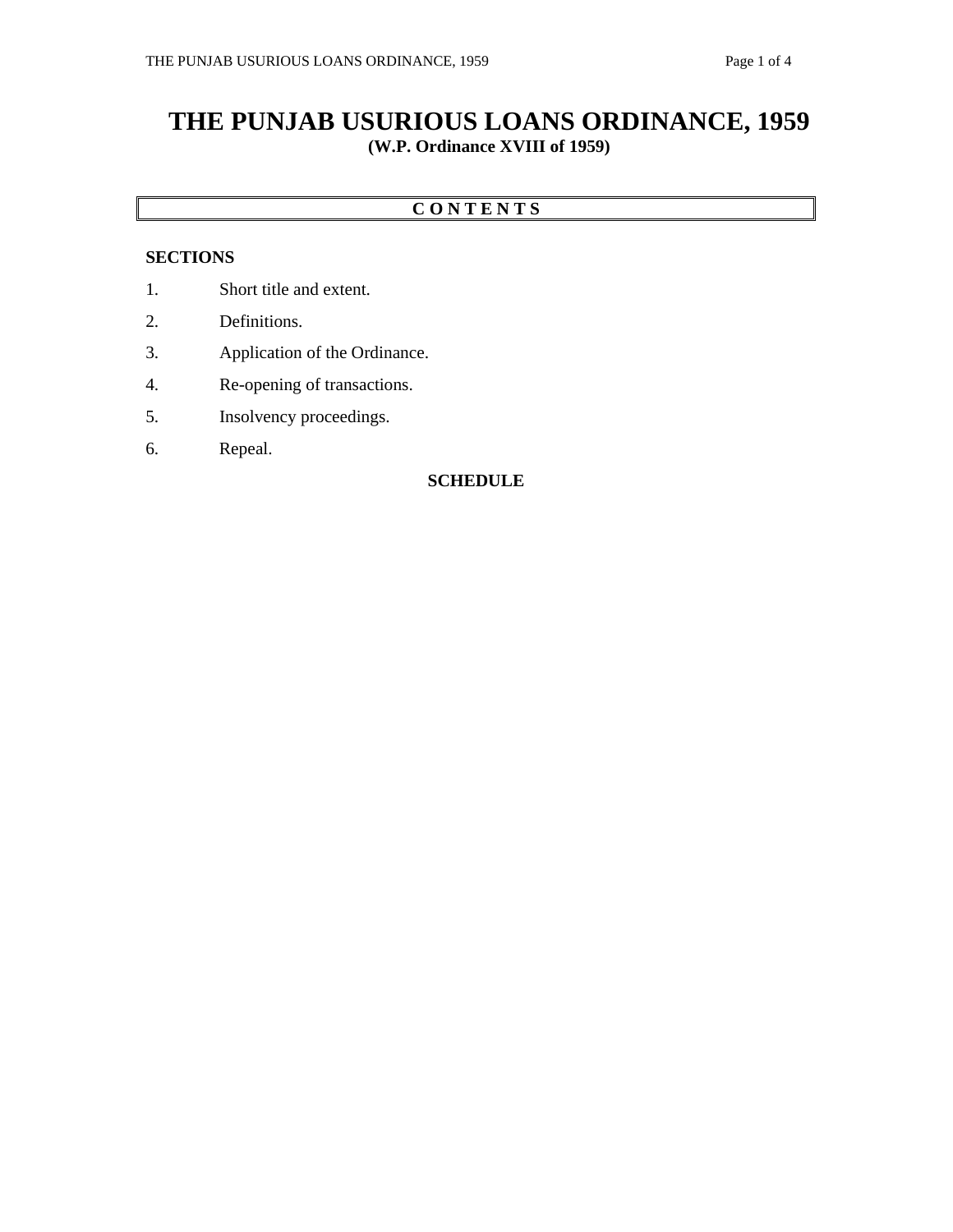# 1 **THE** <sup>2</sup> **[PUNJAB] USURIOUS LOANS ORDINANCE, 1959 (W.P. Ordinance XVIII of 1959)**

[1 April 1959]

An Ordinance to consolidate the law relating to usurious loans in the Province of <sup>3</sup>[the Punjab]

**Preamble.**— WHEREAS it is expedient to consolidate the law relating to usurious loans in the Province of  $\frac{4}{1}$ [the Punjab].

 NOW, THEREFORE, in pursuance of the Presidential Proclamation of the 7th day of October, 1958, and in exercise of all powers enabling him in that behalf, the Governor of West Pakistan is pleased to make and promulgate the following Ordinance:-

**1.** Short title and extent.—(1) This Ordinance may be called  $\frac{5}{2}$ [the Punjab] Usurious Loans Ordinance, 1959.

 $\frac{6}{2}$ [(2) [(2) It extends to the whole of the Province of  $\frac{1}{2}$ [the Punjab], except the Tribal Areas.]

 **2. Definitions.—** In this Ordinance, unless the context otherwise requires, the following expressions shall have the meanings hereby respectively assigned to them, that is to say—

- (*a*) "interest" means rate of interest and includes the return to be made over and above what was actually lent, whether the same is charged or sought to be recovered specifically by way of interest or otherwise;
- (*b*) "loan" means a loan whether of money or in kind and includes any transaction which is in the opinion of the Court, in substance a loan.

**3.** Application of the Ordinance.— This Ordinance shall apply to all suits pending on or instituted after its commencement namely:-

- (*a*) for the recovery of a loan made after the twenty-second day of March, Nineteen Hundred and Eighteen;
- (*b*) for the enforcement of any security taken or any agreement whether by way of settlement of account or otherwise, made after the twenty-second day of March, Nineteen Hundred and Eighteen, in respect of any loan made either before or after the said date; and
- (*c*) for the redemption of any security given after the twenty-second day of March, Nineteen Hundred and Eighteen, in respect of any loan made whether before or after the said date.

**4.** Re-opening of transactions.—(1) Notwithstanding anything in the Usury Laws Repeal Act, 1855<sup>8</sup>, where, in any suit to which this Ordinance applies, whether heard *ex parte* or otherwise, the Court has reason to believe—

(a) that the interest is excessive; or

(*b*) that the transaction was, as between the parties thereto, substantially unfair,

the Court shall exercise all or any of the following powers:-

- (*i*) re-open the transaction, take an account between the parties, and relieve the debtor of all liability in respect of any excessive interest;
- (*ii*) notwithstanding any agreement, purporting to close previous dealings and to create a new obligation, re-open any account already taken between them and relieve the debtor of all liability in respect of any excessive interest, and if anything has been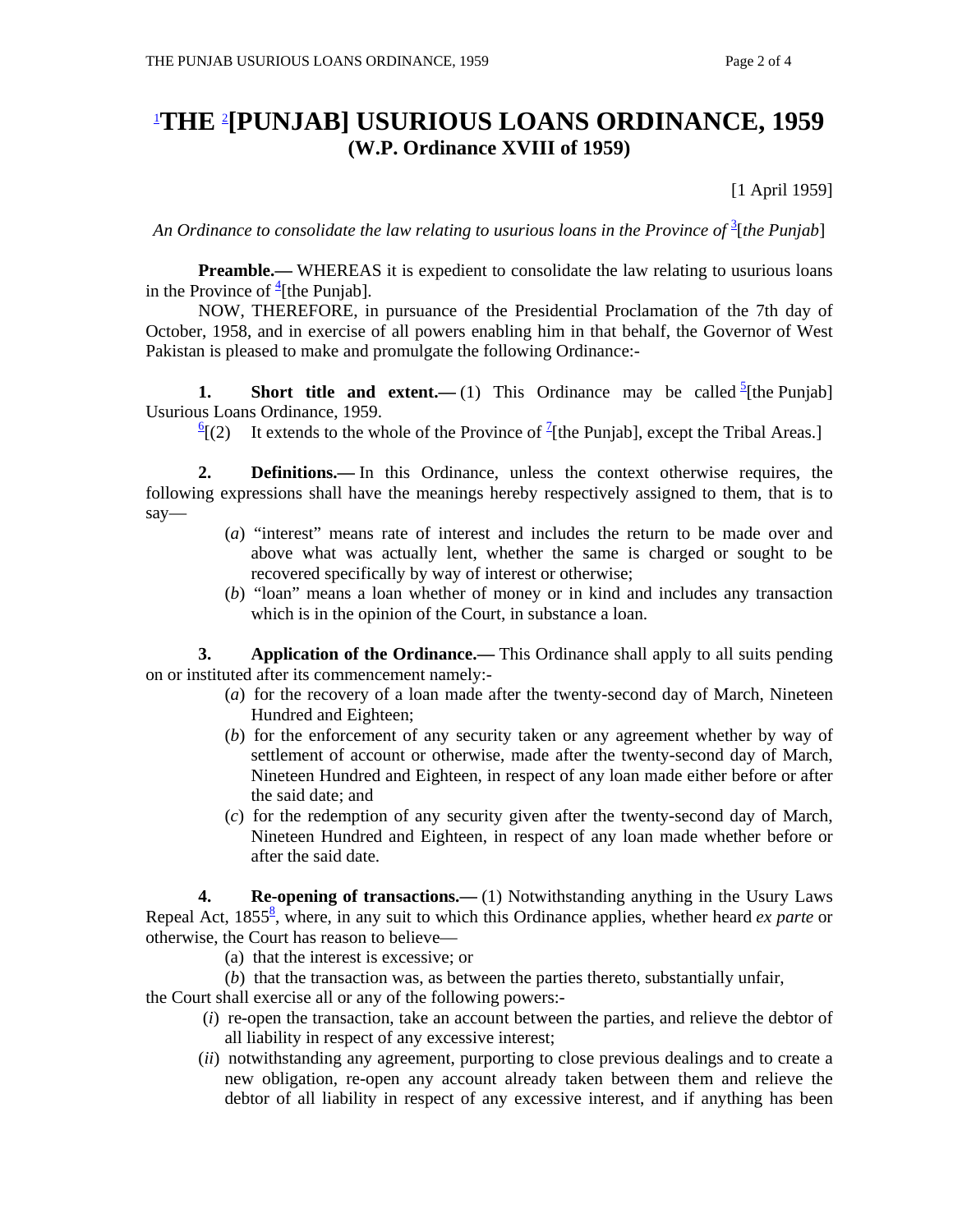paid or allowed in the account in respect of such liability, order the creditor to repay any sum which it considers to be repayable in respect thereof;

 (*iii*) set aside either wholly or in part or revise or alter any security given or agreement made in respect of any loan, and if the creditor has parted with the security, order him to indemnify the debtor in such manner and to such extent as it may deem just:

Provided that in the exercise of these powers, the Court shall not—

- (i) re-open any agreement purporting to close previous dealings and to create a new obligation which has been entered into by the parties or any persons from whom they claim at a date more than twelve years from the date of the transaction;
- (ii) do anything which affects any decree of a Court.

 *Explanation—* In the case of a suit brought on a series of transactions the expression "the transaction" means, for the purposes of proviso (*i*), the first of such transactions.

(2) (*a*) In this section "excessive" means in excess of that which the Court deems to be reasonable having regard to the risk incurred as it appeared, or must be taken to have appeared, to the creditor at the date of the loan;

 (*b*) In considering whether interest is excessive under this section, the Court shall take into account any amount charged or paid, whether in money or in kind, for expenses, inquiries, fines, bonuses, premia, renewals or any other charges, and if compound interest is charged, the periods at which it is calculated and the total advantage which may reasonably be taken to have been expected from the transactions.

 (*c*) In considering the question of risk, the Court shall take into account the presence or absence of security and the value thereof, the financial condition of the debtor and the result of any previous transactions of the debtor, by way of loan, so far as the same were known, or must be taken to have been known, to the creditor.

 (*d*) In considering whether a transaction was substantially unfair, the Court shall take into account all circumstances materially affecting the relations of the parties at the time of the loan or tending to show that the transaction was unfair, including the necessities or supposed necessities of the debtor at the time of the loan so far as the same were known, or must be taken to have been known, to the creditor.

 *Explanation—* Interest may of itself be sufficient evidence that the transaction was substantially unfair.

 (*e*) The Court shall deem interest to be excessive if it exceeds seven and a half per centum per annum simple interest or is more than two per centum over the bank rate, whichever is higher at the time of taking the loan, in the case of secured loans, or twelve and a half per centum per annum simple interest in the case of unsecured loans:

 Provided that the provisions of this clause shall not apply if the loan has been advanced by any bank which is a 'scheduled bank' as defined in the State Bank of Pakistan Act,  $1956^{\circ}$ , or any banking company registered under the Companies Act,  $1913\frac{10}{11}$ ,  $* * *$ ] or any Co-operative Society duly registered under any law for the time being in force  $\frac{12}{5}$ , or credit institution to be notified by Government in this behalf.]

 (3) Whatever be the form of the suit this section shall apply if such suit is substantially one for the recovery of a loan or for the enforcement of any agreement or security in respect of a loan or for the redemption of any such security.

 (4) Nothing in this section shall affect the rights of any transferee for value who satisfies the Court that the transfer to him was *bona fide*, and that he had at the time of such transfer no notice of any fact which would have entitled the debtor as against the lender to relief under this section.

 For the purposes of this sub-section, the word "notice" shall have the same meaning as is ascribed to it in section 4 of the Transfer of Property Act,  $1882^{\frac{13}{2}}$ .

 (5) Nothing in this section shall be construed as derogating from the existing power or jurisdiction of any Court.